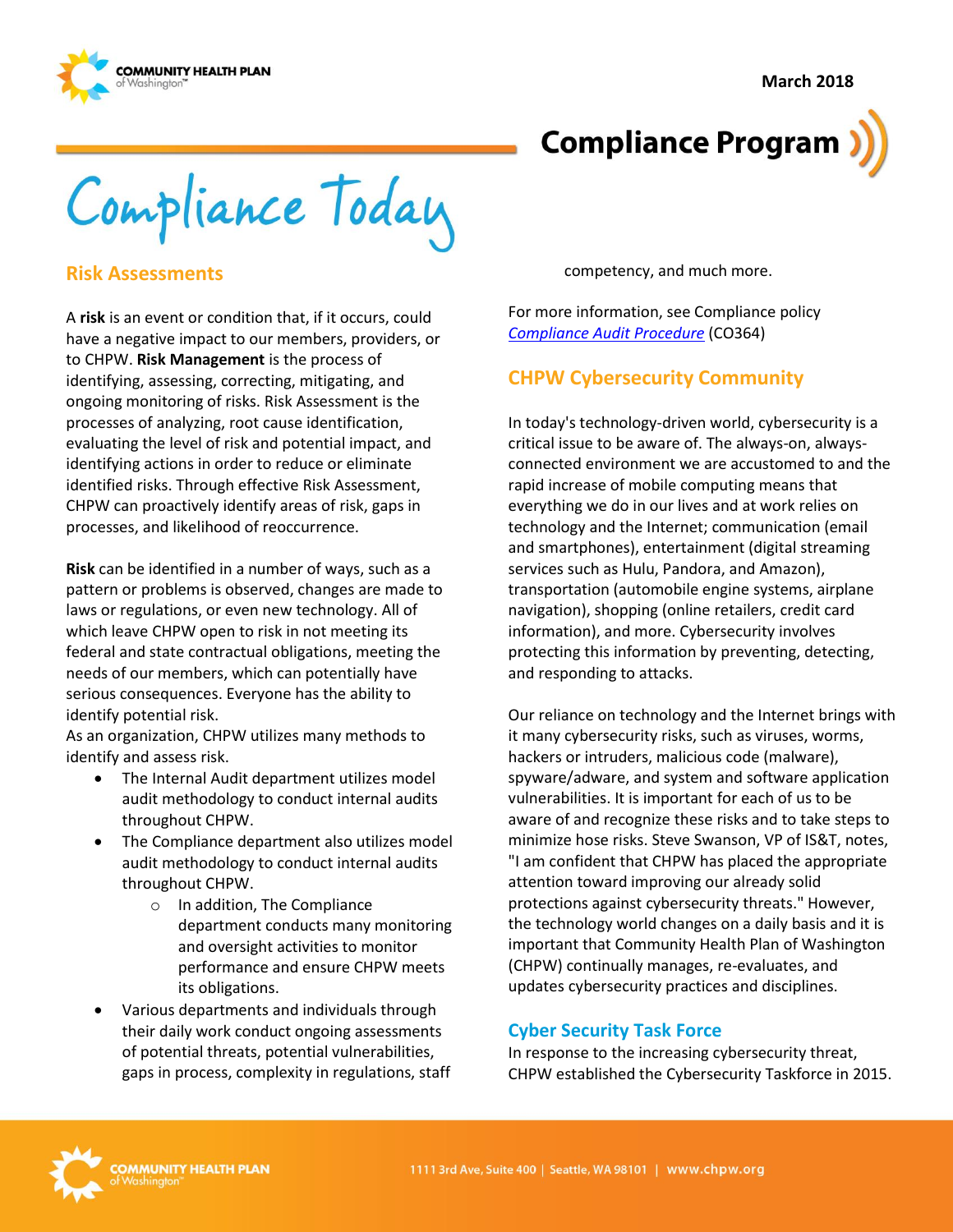

# **Compliance Program**

Compliance Today

This multi-disciplinary team is comprised of Human Resources, Compliance, Legal, Internal Audit, and IS&T. The group's primary objective is to watch over all CHPW disciplines and practices related to cybersecurity, ensuring that the company is well protected now and into the future. This group is responsible for sharing and implementing industry best practices related to cybersecurity protection. In addition, the group serves as a working group for discussing of, and resolution to, data and systems security opportunities relevant to CHPW business interests. Some accomplishments of the Cybersecurity Taskforce include:

- Multiple annual system and data security assessment and audits conducted by external cybersecurity experts.
- Encrypting CHPW-issued laptop computers.
- Evaluating and updating all relevant policies and procedures to include current cybersecurity language.
- Continued and ongoing enterprise-wide cybersecurity education and training for each CHPW workforce member.

#### **Vendor Security Assessment Program**

Established in early 2017, the VSAP program is designed to continually evaluate and monitor our technology vendor partners in possession of or having access to our CHPW data and computing systems. These disciplines have become increasingly important in recent years due to the proliferation of data and information mobilization. It is incumbent upon CHPW to have a continual and current understanding of what vendors are managing our sensitive data and how they protect it from cyber-attacks.

#### **Cyber Security Community**

Do you know who comprises CHPW's Cybersecurity Community? The answer is simple; you! Workforce members play a critical role in CHPW's Cybersecurity Community and the protection of CHPW and members' information. Promoting strong cybersecurity is everyone's business. This means that every workforce member of CHPW must take a part in making our enterprise cyber-safe. Activities such as using strong system passwords, locking your laptop properly, not downloading software from the internet, and encrypting emails containing sensitive information are all examples of how each individual can become a contributing member of the Cybersecurity Community here at CHPW.

For more information:

- *[HIPAA Security](http://chpsp/PP/Compliance/HIPAA%20Security%20Policy%20-%20CO330.pdf)* policy (CO330)
- *[Security Incident Response](http://chpsp/PP/Compliance/Security%20Incident%20Response%20Policy%20-%20CO370.pdf)* policy (CO370)
- *[Access, Device, and Media Controls](http://chpsp/PP/IST/Access%20Device%20and%20Media%20Controls%20Procedure%20-%20IT102.pdf)* procedure (IT102)
- [http://www.healthit.gov](http://www.healthit.gov/)

## **Compliance Audit Process Survey - 2017**

With a focus on continuous process improvement, the Compliance department conducts an annual survey related to its audit process. The survey measures business owner experiences and satisfaction with the Compliance department's audit tools and overall process. The survey is delivered at the end of each year to business owners whom have been audited during that year.

#### **2017 Survey Results Summary**

Overall feedback was positive. Business owners see the Compliance process as very collaborative and organized. Audit notices, univers requests, and sample

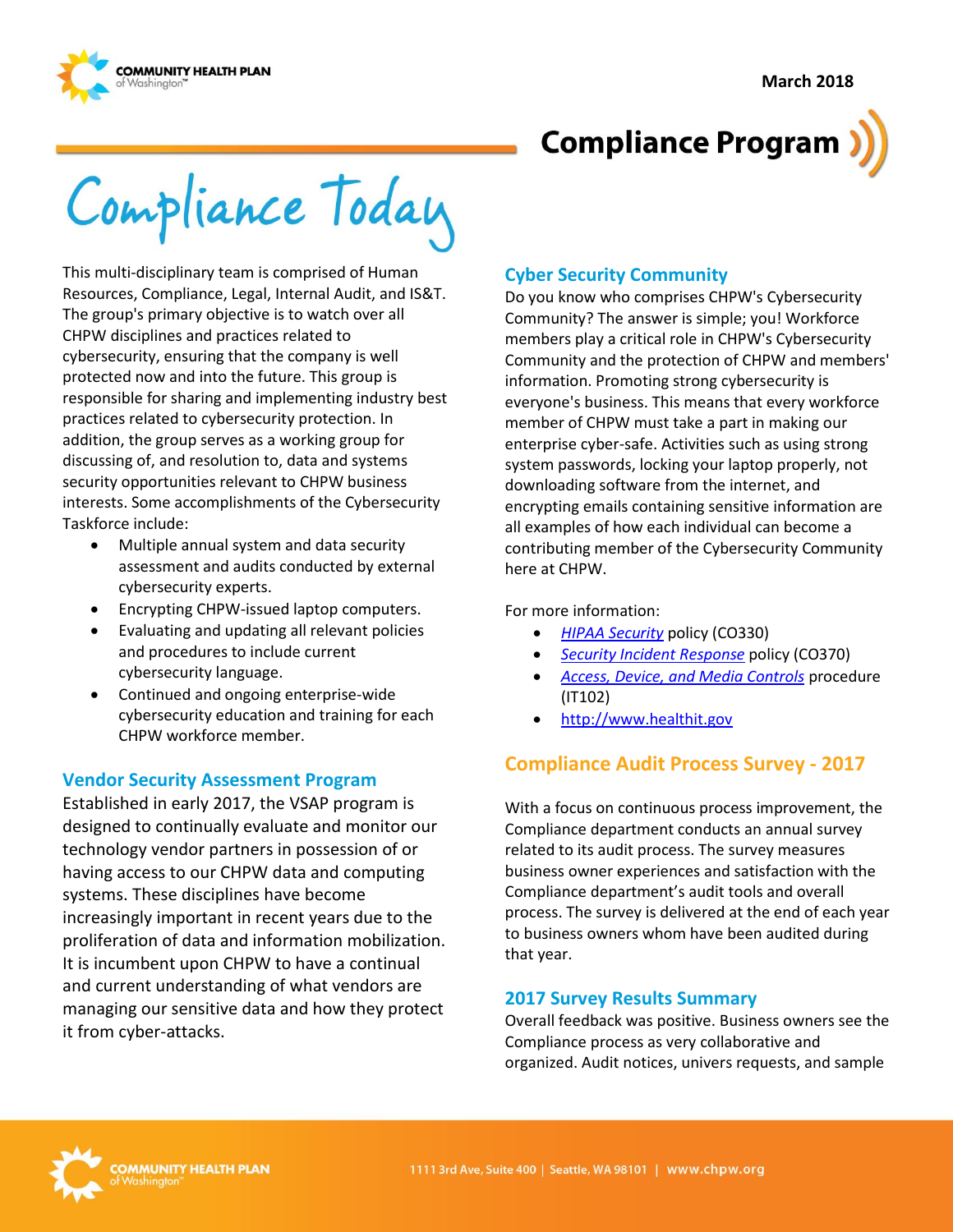

# **Compliance Program**

Compliance Today

selection are all clear and understandable. Communication between the Compliance department and the business owners is clear and timely. Based on results and business owner feedback, the following enhancements will be implemented:

- Implement entrance and exit conferences.
- Update audit tools and templates to align with Compliance department branding.

For more information, contact Amie Schippa, Compliance Program Manager, at x5092, or at [amie.schippa@chpw.org.](mailto:amie.schippa@chpw.org)

## **Getting to Know Compliance: Andrei Barlahan**



Andrei is celebrating his  $5<sup>th</sup>$  month at CHPW and serves as the FWA Program Manager. He brings with him over 5 years experience as a FWA subject matter expert. Andrei holds a Master's in Business Administration,

with an emphasis in Health Administration. In addition, he is an Accredited Healthcare Fraud Investigator (AHFI).

Andrei is passionate about working in the health care industry because it gives him the opportunity to make a difference in People's lives. As the FWA Program Manager in the Compliance department, he is able to make a difference as far as making sure government funds are appropriately being utilized. Andrei loves the culture at CHPW and can easily see that workforce members love their job and truly believe in the organization's mission.

Outside of work, Andrei and his wife enjoy spending time outdoors by hiking and fishing, and enjoy trying new foods. He has also recently taken up ice hokey. One thing people may not know about Andrei is that he loves baking and hopes to one day open his own business called Baked by Drei. In addition, Andrei and his wife blindly moved to Seattle from Long Beach, CA and now does not think they will ever move back.

Andrei and the Compliance team are located on the  $9<sup>th</sup>$ floor. Come by and say hi!

## **Regulatory Resources**

As a Managed Care Organization (MCO), CHPW has a number of state and federal regulations, as well as contractual requirements to which it must adhere. Often, the hardest part about our roles is knowing where to go to find information on these requirements. Below are a number of regulatory resources that may be useful:

• Medicare manuals: [https://www.cms.gov/Regulations-and-](https://www.cms.gov/Regulations-and-Guidance/Guidance/Manuals/Internet-Only-Manuals-IOMs.html)[Guidance/Guidance/Manuals/Internet-Only-](https://www.cms.gov/Regulations-and-Guidance/Guidance/Manuals/Internet-Only-Manuals-IOMs.html)[Manuals-IOMs.html](https://www.cms.gov/Regulations-and-Guidance/Guidance/Manuals/Internet-Only-Manuals-IOMs.html)

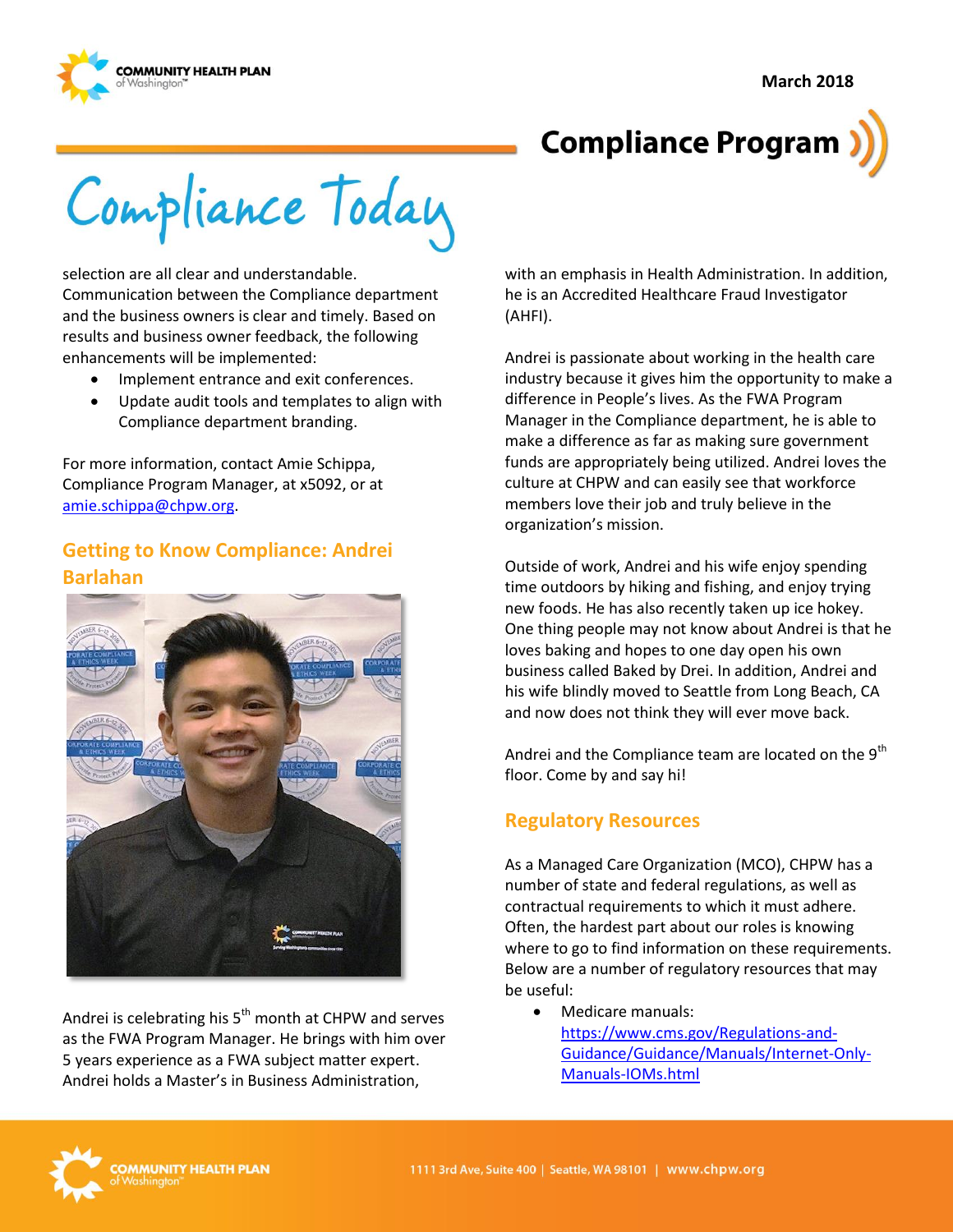



Compliance Today

- Washington State regulations (WAC/RCW): [http://leg.wa.gov/CodeReviser/Pages/default.a](http://leg.wa.gov/CodeReviser/Pages/default.aspx) [spx](http://leg.wa.gov/CodeReviser/Pages/default.aspx)
- Federal regulations (CFR): [http://www.ecfr.gov/cgi](http://www.ecfr.gov/cgi-bin/ECFR?page=browse)[bin/ECFR?page=browse](http://www.ecfr.gov/cgi-bin/ECFR?page=browse)
- Department of Health and Human Services (HHS):<http://www.hhs.gov/>
- Centers for Medicare & Medicaid Services (CMS)[: https://www.cms.gov/](https://www.cms.gov/)
- CMS National Training Program: [https://www.cms.gov/Outreach-and-](https://www.cms.gov/Outreach-and-Education/Training/CMSNationalTrainingProgram/index.html)[Education/Training/CMSNationalTrainingProgra](https://www.cms.gov/Outreach-and-Education/Training/CMSNationalTrainingProgram/index.html) [m/index.html](https://www.cms.gov/Outreach-and-Education/Training/CMSNationalTrainingProgram/index.html)
- CMS National Coverage Determinations: [https://www.cms.gov/medicare-coverage](https://www.cms.gov/medicare-coverage-database/indexes/ncd-alphabetical-index.aspx)[database/indexes/ncd-alphabetical-index.aspx](https://www.cms.gov/medicare-coverage-database/indexes/ncd-alphabetical-index.aspx)
- Local Coverage Determinations: [https://med.noridianmedicare.com/web/jfb/p](https://med.noridianmedicare.com/web/jfb/policies/lcd/active) [olicies/lcd/active](https://med.noridianmedicare.com/web/jfb/policies/lcd/active)
- Medicare Learning Network (MLN): [https://www.cms.gov/Outreach-and-](https://www.cms.gov/Outreach-and-Education/Medicare-Learning-Network-MLN/MLNGenInfo/index.html)[Education/Medicare-Learning-Network-](https://www.cms.gov/Outreach-and-Education/Medicare-Learning-Network-MLN/MLNGenInfo/index.html)[MLN/MLNGenInfo/index.html](https://www.cms.gov/Outreach-and-Education/Medicare-Learning-Network-MLN/MLNGenInfo/index.html)
- CMS Outreach & Education Medic: [http://medic](http://medic-outreach.rainmakerssolutions.com/)[outreach.rainmakerssolutions.com/](http://medic-outreach.rainmakerssolutions.com/)

## **Compliance Hotline (800) 826-6762**

**Effective Lines of Communication** is one of the Seven Elements of an Effective Compliance Program. In this element, CHPW must have a system in place to receive, record, respond to, and track compliance-related questions, reports of suspected or detected noncompliance, and potential fraud, waste, or abuse (FWA) from workforce members, plan members, and first tier, downstream, and related entities (FDR). Mechanisms for reporting must maintain confidentiality and allow

anonymity if desired.

Each workforce member has a duty to report any potential compliance or ethics concerns, potential noncompliance or FWA. CHPW provides access to a confidential **Compliance Hotline** for workforce members to report instances of suspected or detected non-compliance, potential FWA, and other compliance and ethics concerns. The Hotline is operated and available 24 hours a day, seven days a week at **(800) 826-6762**, by NAVEX (vendor)**.**

In order to ensure confidentiality and comfort in reporting, the Hotline vendor does not trace or record calls. If you choose to remain anonymous, no one will attempt to identify you. If you choose to identify yourself, CHPW will keep your identity confidential, to the fullest extent possible or allowed by law.

When you make a report, the Compliance Hotline representative documents your concern(s) and comment(s). The Hotline vendor then forwards the report to both the CHPW VP of Talent and Business Process Management, as well as the Compliance Officer for investigation and resolution. Investigation and resolution may involve other departments, including Compliance, Legal, or other CHPW management. You can request an update on the progress or outcome of the investigation by contacting the Compliance Hotline and using the unique identification number and PIN provided during the initial report.

CHPW prohibits retaliation for compliance-related questions or reports of potential non-compliance or potential FWA made in good faith. Making deliberately false or malicious reports is prohibited. If you feel you have been threatened or intimidated after making a report, or prior to making a report, you have multiple